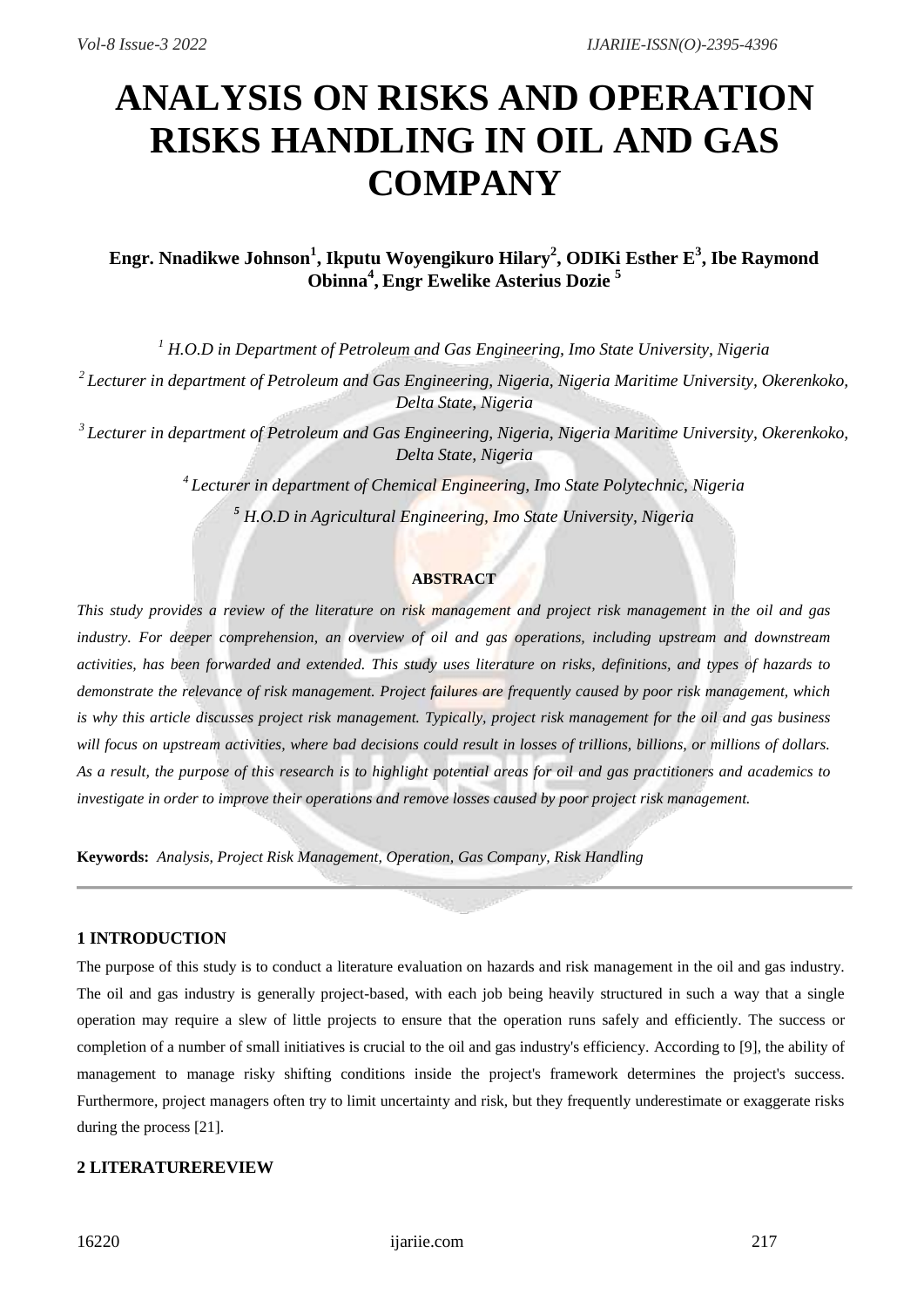#### **2.1 Overview Oil and Gas Operations**

Upstream and downstream activities are frequently separated in oil and gas operations. The most important and dangerous operations are usually centered on upstream activities. Below is a more complete breakdown of oil and gas activity.

#### **2.1.1 Upstream and Downstream Activities in Oil and Gas Industry**

Upstream activities are those that take place before hydrocarbons are processed and refined. These activities include exploration, conceptual development, and production [30].

Because of reservoir finding, production and operation, drilling and completion, upstream exploration and production often requires the most investment for new product development [13]. After oil has been extracted and transmitted to crude oil terminals, downstream activities take place. Crude processing and refining, petrochemical plants, logistics, and retail transactions make up the majority of the activities. Industrial plants, pipelines, and storage facilities are commonly used in downstream activities [13], [30]. The distinction between upstream and downstream in the oil and gas industry is depicted in the table below.

**TABLE 1:** Upstream And Downstream Activities In Oil & Gas Industry

#### **Upstream Activities**

1. **Exploration**: consists of analyzing and interpreting seismic data in order to estimate the potential of hydrocarbon deposits, as well as drilling test wells.

**2. Conceptual Development**: Screening experiments are being conducted to determine the most efficient and cost-effective method of producing new hydrocarbon sources.

Facility selection (floating or moored structures), hydrocarbon transport from field to customer (pipeline, floating stora techniques, and operational safety are all part of this.

3. **Development**: construction project management, thorough engineering, optimal well site, facility

transport to location, and facility commissioning.

4. **Production**: Plans for maintenance, budgeting, supply and demand studies, and retrofit work to

meet new production targets

## **Downstream Activities**

- 1. Refining (gas processing and transmission)
- 2. Gas distribution
- 3. Retail
- 4. Petrochemicals

#### **2.2 Risks**

[35] defined risk as a condition that has the potential to cause losses or undermine a project's success.

In most circumstances, "risk" in a project refers to a potential issue that could affect cost, time, or technical success, as well as product quality and employee morale [14].

There are two forms of risk:'stake' and 'uncertainty.' When it comes to'stake,' it will be determined whether it will result in monetary gain or loss, whereas uncertainty is highly dependent on time and circumstance [15].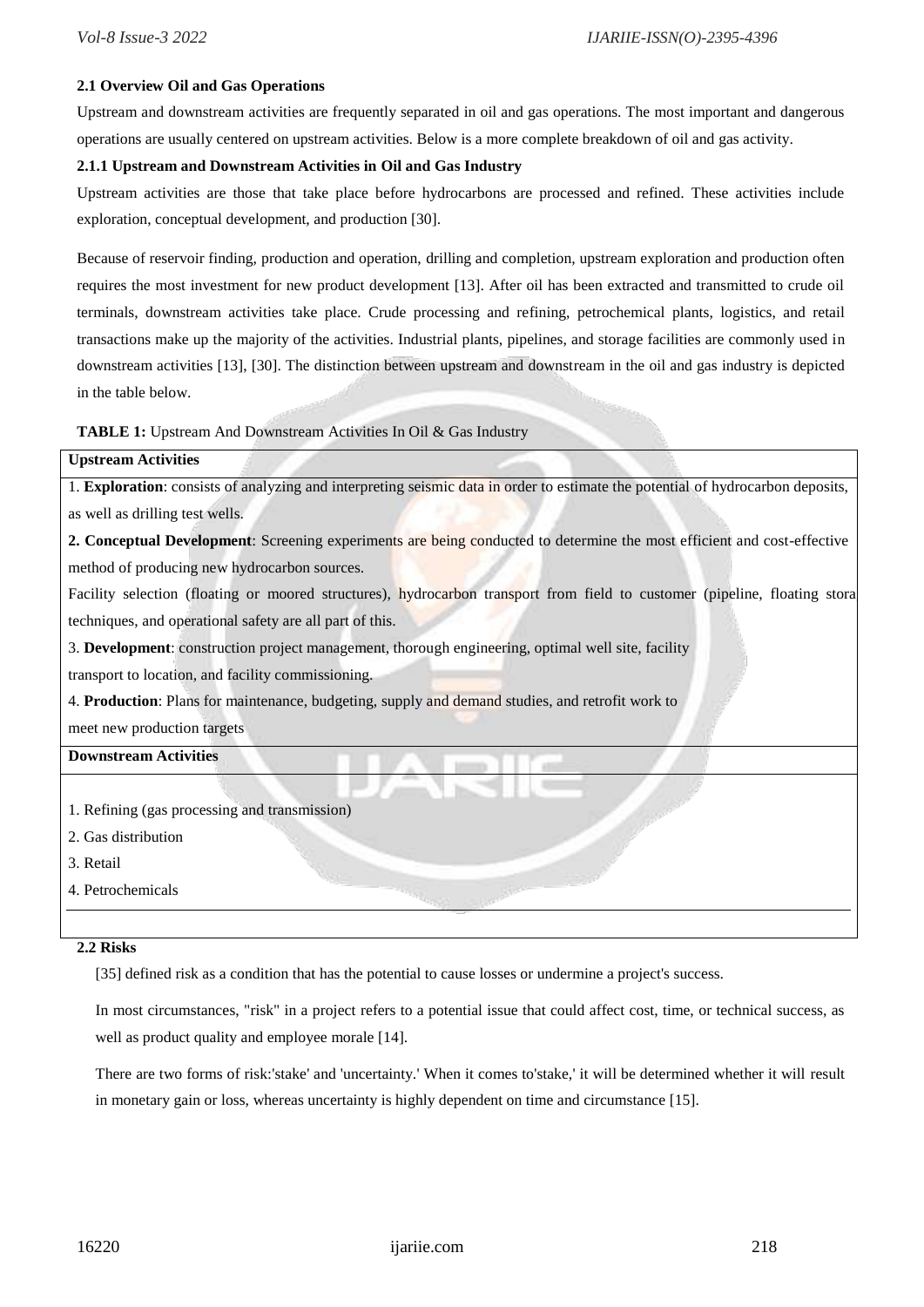#### **2.3 Risk Management**

Risk management is a strategic business process in which management assesses whether the company's activities are in line with its stated strategic objectives, as well as how risk management is linked to investment and growth decisions [15]. The majority of risk management research has been on failure avoidance and understanding the causes and reasons for failures. Due to formal processes or procedures for authorizing every relevant project, risk management ensures project design reliability, as well as adding value by allowing for high performance, effective cost management, and meeting project deadlines [1], [31].

#### **2.4 Project Management**

Project management comprises activities such as project planning, implementation, and monitoring [21], [28]. According to [5,] in the 1950s, Oisen developed 'The Iron Triangle' (cost, quality, and time) for project management (see Figure 1), which was adopted by the British Standard for project management definition.

Cost

Quality / Time

Source: [5] Figure 1: The Iron Triangle

Project management is defined as the planning, monitoring, and control of all aspects of a project, as well as the motivation of all those involved in it, to achieve the project objectives on time and within specified cost, quality, and performance, according to the British Standard for Project Management BS6079 11996 [5].

Furthermore, [5] advocated that the delivery stage (the procedure) and the post-delivery stage be included in the success criteria (systems and benefits). Table 2 shows the components of the square technique to determining success criteria.

| The             | <b>Benefits Organization</b>  | <b>Benefits</b>                                                                                                              |
|-----------------|-------------------------------|------------------------------------------------------------------------------------------------------------------------------|
| System          |                               | Stakeholder/                                                                                                                 |
|                 |                               | <b>Community</b>                                                                                                             |
| Maintainability | Increased productivity        | Satisfied user Social and \sEnvironmental input                                                                              |
| Reliability     |                               | Increased efficiency Profits have Contractor profits, professional learning Capital                                          |
|                 |                               |                                                                                                                              |
| quality data    | result<br>reduced as a<br>was | neighboring<br>impact<br>the<br>of economic<br>on                                                                            |
|                 | organizational learning.      | neighborhood are all factors to consider.                                                                                    |
|                 |                               |                                                                                                                              |
|                 |                               |                                                                                                                              |
|                 |                               |                                                                                                                              |
|                 |                               |                                                                                                                              |
|                 |                               |                                                                                                                              |
|                 |                               | <b>Information</b><br>Validity Use of high-increased strategic objectives Waste providers, the content project team, and the |

| TABLE 2: Square Route To Understanding Success Criteria |  |  |  |  |
|---------------------------------------------------------|--|--|--|--|
|---------------------------------------------------------|--|--|--|--|

Source: [5]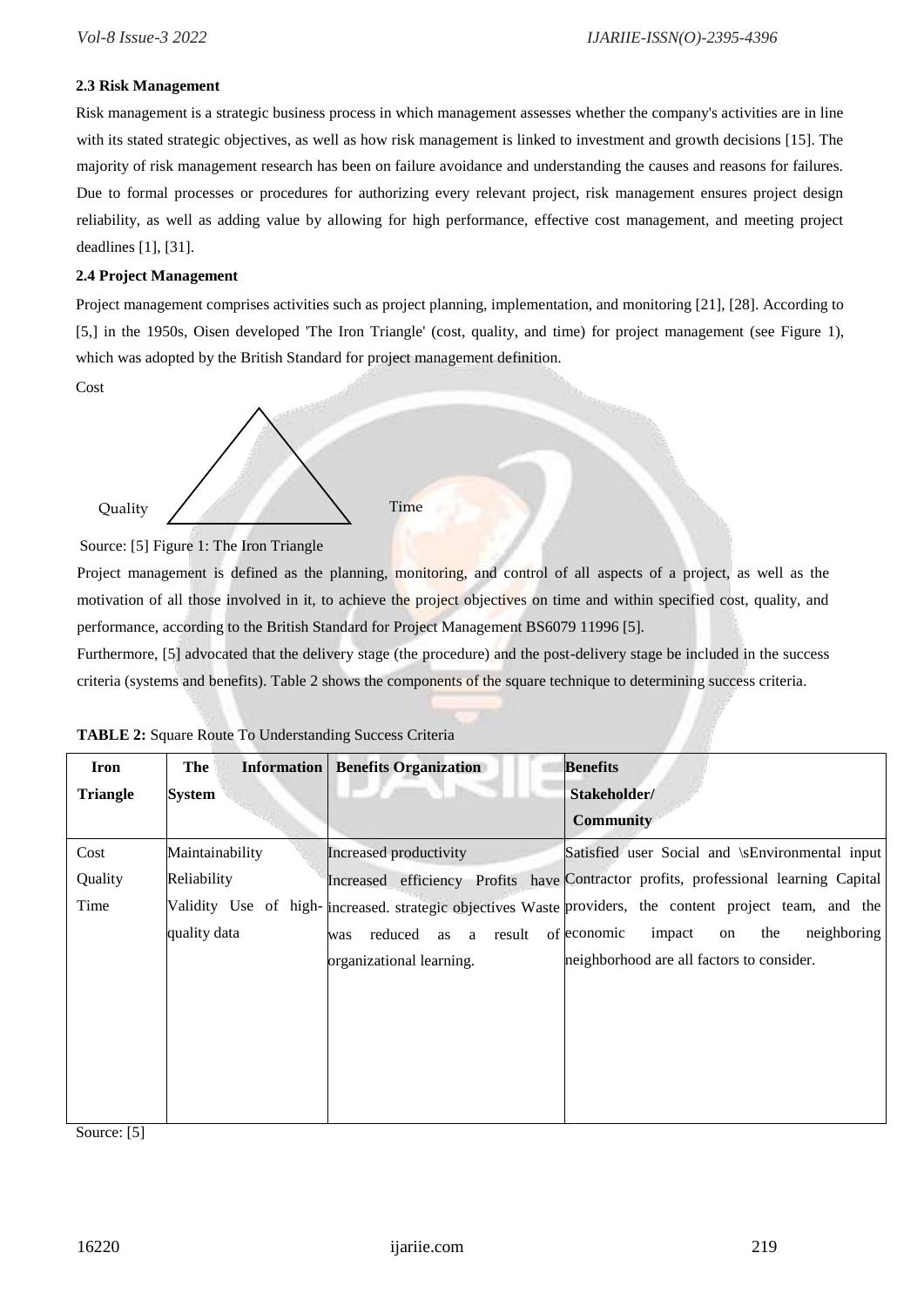#### **2.5 Project Management Triangle**

The project management triangle has received an appraisal of the project scope, cost, quality, and scheduling.

#### *2.5.1 Project Scope*

In a study conducted by [33], project scope was recognized as one of the factors for the largest obstacle under project description. Furthermore, a study of government ICT project failures [26] found that complexity/size was one of the factors contributing to project delay or failure.

#### *2.5.2 Project Cost*

The cost is used to assess whether the project will be finished on time and on budget. To ensure project success, [25] pushed for the use of earned readiness management (ERM) in project scheduling, monitoring, and evaluation. [7] created software for repetitive building projects with identical jobs using the Line of Balance Technique (LOB) in conjunction with the Program Evaluation and Review Technique (PERT) and the Recurrent Project Evaluation and Review Technique (RPERT). Furthermore, a study in Egypt on the factors that influence waste water construction cost variation or cost overrun found that cost variation is influenced by the lowest bidding procurement method, additional work, bidding or tendering method bureaucracy, incorrect cost estimation method, and funding issues. Inaccurate cost estimation, manner of payment and finance, unforeseen ground conditions, inflation, and variation in raw material costs are all variables that contribute to cost overruns [8].

#### *2.5.3 Project Quality*

To reduce project failures, designers and project managers must understand the causes of project failures, which could be due to poor project design, method, or external variables (users, environment) [29], [6], [31].

#### *2.5.4 Project Scheduling*

Project delays can be grouped into seven categories, according to a study conducted by [6,] consultants related factors, contractor related factors, design related factors, equipment related factors, external associated factors, labor related factors, and materials related concerns. [11] conducted another study on project scheduling, incorporating dynamic scheduling, which comprises a baseline schedule, risk analysis, and project control, as well as two additional components identified as project authenticity and tracking authenticity, using project cards.

Project management methodologies, according to [23], necessitate the use of software support systems; until the late 1980s, the majority of project management tools were software packages designed for project scheduling, such as PERT (Program evaluation and review technique), ADM (Arrow diagramming method), and PDM (Program diagramming method) (Precedence diagramming method). Those three pieces of software were capable of serving as the foundation for planning and forecasting, providing visibility and allowing management to control the program, assisting management in dealing with uncertainties, providing facts for decision-making, determining manpower, material, and capital requirements, and providing structure for information reporting. Project management, on the other hand, cannot be replaced by software packages, however it can be used as a guide for making decisions.

Furthermore, 95% of project management software focuses on planning, scheduling, and administering projects [23], therefore it should be designed for both project initiation and project conclusion.

Furthermore, in today's project management studies, the terms'soft' and 'hard' are widely used. 'Soft' usually refers to the human element, whereas 'hard' usually refers to technical performance and efficiency (Pollack, 2004). The 'soft' aspect of project management is clear because it often involves human behavior.

The 'hard' difficulties in project management, on the other hand, are difficult to generalize.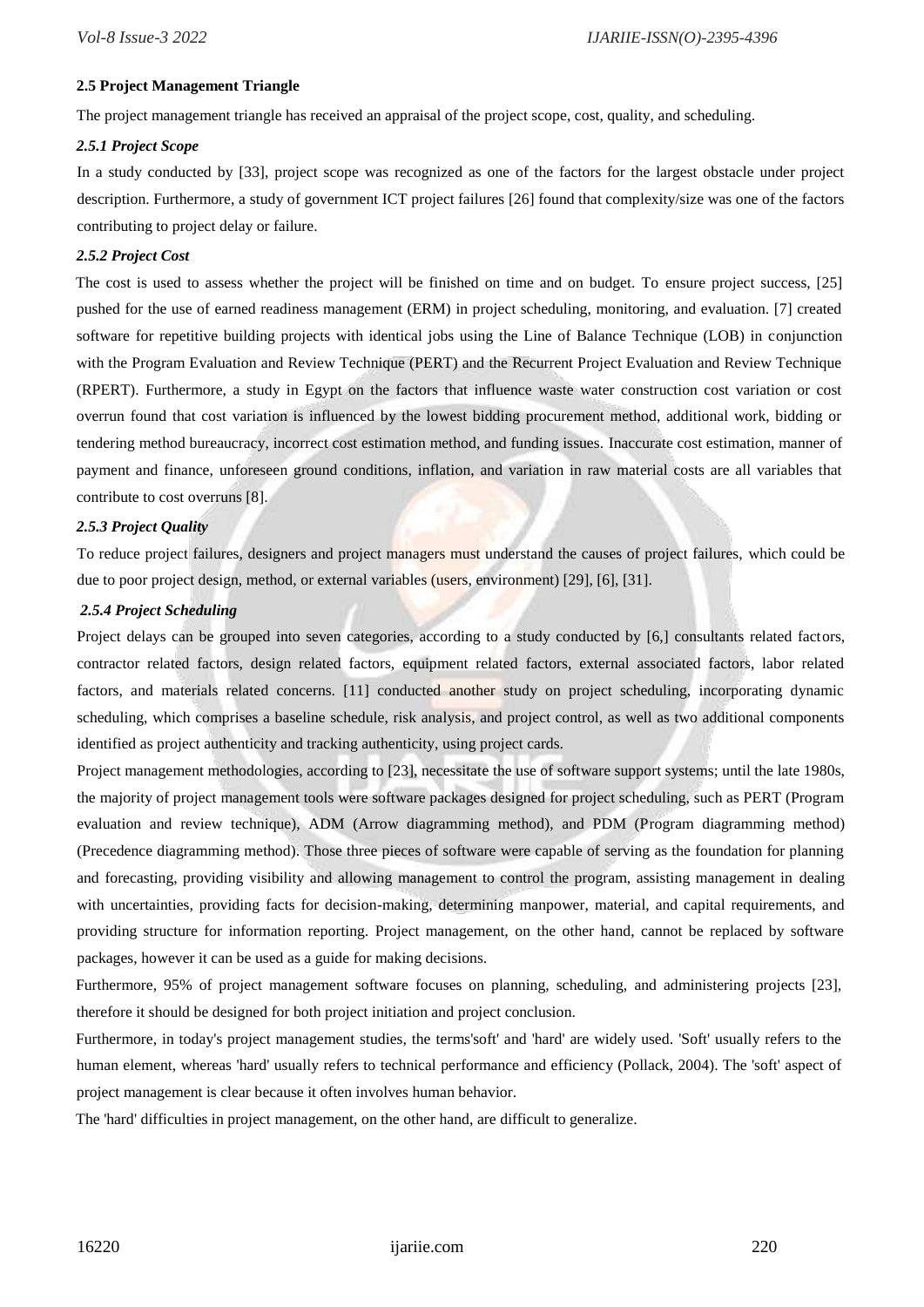#### **Table 3:** Hard vs. Soft in Project Management

| Hard                                                    | <b>Soft</b>                                                  |
|---------------------------------------------------------|--------------------------------------------------------------|
| Hard end project: technical efficiency and              | <b>Soft end project:</b> Relationships, culture, and purpose |
| performance [18] (in order to reduce ambiguity)         | are valued goals [18]. (to eliminate uncertainty)            |
| (Systems Engineering, System Analysis, and              |                                                              |
| System Dynamics are examples of closed                  |                                                              |
| system approaches.)                                     |                                                              |
| <b>Hard Issues:</b> Project success is measured in Soft | <b>Issues:</b><br>safety,<br>Community<br>perception,        |
| terms of time, money, and quality $[16]$ .              | environmental<br>implications,<br>acceptability,<br>legal    |
|                                                         | political, and social impact are all factors to consider     |
|                                                         | $[22].$                                                      |

Project failures, such as those caused by poor vendor or supplier selection at the expense of corporate profits, are costly to any business. In project management, there may be a mix of 'hard' and'soft' elements [8], [29].

#### **2.5 Project Risk Management**

In order to maximize project success, project risk management involves recognizing, assessing, and prioritizing risks through resource coordination and economic application in restricting, monitoring, and controlling the likely implications of unfavorable events. The five essential factors to consider in project risk management are planning hazards, risk identification, qualitative risk analysis, quantitative risk analysis, and risk monitoring [12],[32], [24].

#### **2.6 Potential Risks in Oil and Gas Projects**

#### **2.6.1Reasons for Poor Project Results**

According to [27], management problems in handling scope, time, cost, quality, productivity, tools, scaffold, equipment, materials, and leadership led to large oil and gas construction project cost overruns and worker productivity losses in Canada. Another study [19] identified 20 factors that could contribute to poor project outcomes, schedule delays, and cost overruns for Canadian oil sands projects, which are listed below:

- 1. Insufficient access to knowledgeable owners and contractors.
- 2. The owner's and contractor management's overall capacity.
- 3. Organizational and collaboration arrangements for megaprojects that are ineffective.
- 4. Inappropriate delegation of owner responsibilities to contractors.
- 5. The lines of authority and management responsibilities are not clearly defined.
- 6. Ineffective project scope control due to a lack of discipline.
- 7. The complexities of large-scale plant expansions.
- 8. Customization of the owner's specification requirements,
- 9. There is a lack of understanding of the project's level of definition and proximity.

10. A lack of understanding of the climate, safety requirements, environmental constraints, regulatory regulations, and construction procedures.

- 11. A scarcity of competent craftspeople, high labor costs, and inconsistency in output.
- 12. A large number of mega-projects are nearing completion, affecting labor and resource availability.
- 13. Contractual frameworks that are ineffective and a contracting environment that is profitable
- 14 Poor material management plans and hurried field deployment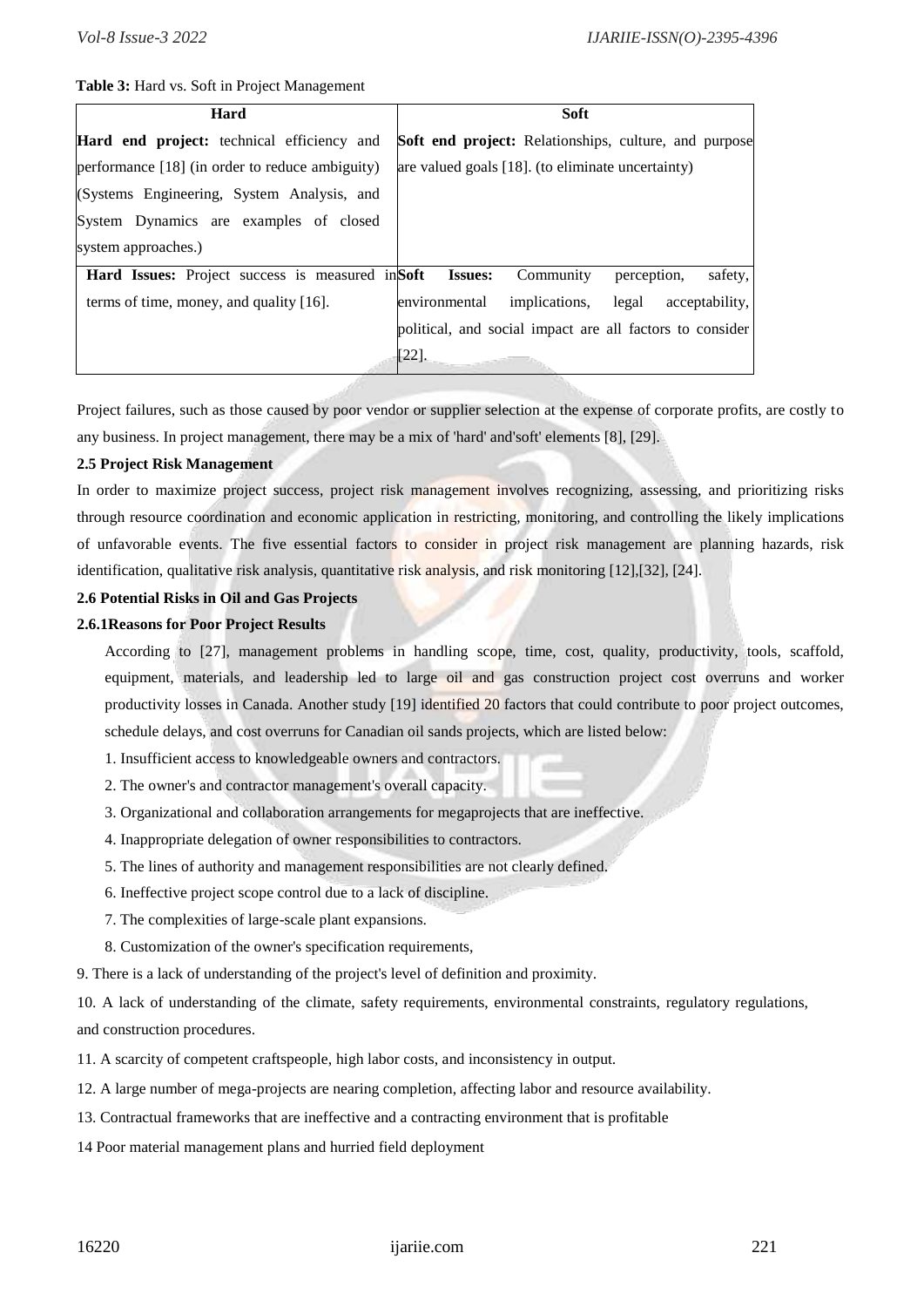15. Inappropriate managerial influence on cost predictions in order to meet financial objectives, as well as ignoring project reality.

16. Procedures for project management and development are insufficient.

17. Inadequate cost control and collection due to a lack of discipline and consistency in the application of the project code of accounts.

18. The owner's lack of front-end estimation expertise and project management personnel.

19. Insufficient risk analysis knowledge.

20. The owner's lack of previous project systems and information on the project's location and circumstances.

#### **2.6.2 Possible Sources for Uncertainty**

According to [10], there are several potential sources of uncertainty in the oil and gas industry:

- 1. Time and cost forecasts that are inaccurate.
- 2. There isn't a clear definition of the project's requirements.
- 3. Management process guidelines that are ambiguous.
- 4. A lack of understanding of the number and types of factors that affect the project.
- 5. A lack of awareness of how project activities are intertwined.
- 6. Unexpected events in the project's surroundings.
- 7. The design and logistics of the project are subject to change.
- 8. Modifications to the project's scope
- 9. Priorities and objectives are moving in unexpected directions.

#### **2.6.3 Potential Risks**

Table 4 shows the potential dangers for oil and gas activities in Canada and other northern nations, which are related to the environment or weather, both of which are beyond human control [3]. However, such hazards can be mitigated by using a mitigation strategy.

**TABLE 4:** Potential Risks in Oil & Gas Projects

| <b>Potential Risk</b>          | Items                                              |
|--------------------------------|----------------------------------------------------|
| <b>Exploration</b>             | 1. Subsidence.                                     |
|                                | 2. Wave loading.                                   |
|                                | 3. Loss of surface water access.                   |
|                                | 4. Delays due to species migration.                |
| <b>Production</b>              | Early season delays.                               |
|                                | Pad damage.                                        |
|                                | Loss of surface water access.                      |
|                                | Production interruption.                           |
|                                | Ice road decreased trader's travels.               |
| <b>Transport and terminals</b> | 1. Ice load variation.                             |
|                                | 2. Damage to coastal facilities.                   |
|                                | 3. Shipment interruptions.                         |
|                                | 4. Improved for reduced shipping lanes or seasons. |
| <b>Pipelines</b>               | 1. Thaw subsidence and frost jacking.              |
|                                | 2. Wildfires.                                      |
| <b>Refining and processes</b>  | 1. Loss of access of water.                        |
|                                | 2. Flooding.                                       |
|                                | 3. Loss of peak cooling capacity.                  |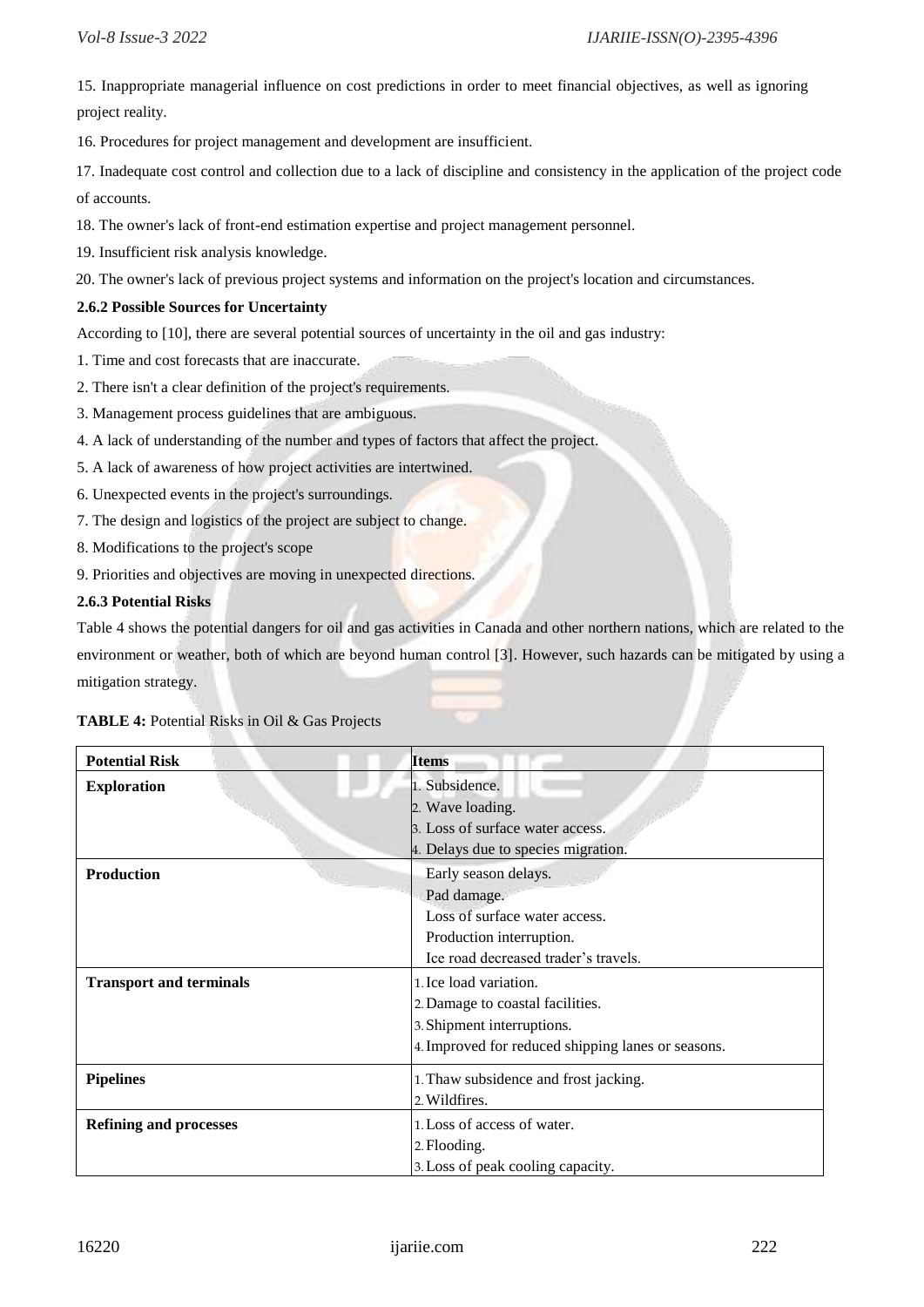| Neighboring communities | 1. Loss of species and habitat.          |
|-------------------------|------------------------------------------|
|                         | 2. Water.                                |
|                         | 3. Storm impacts on key infrastructures. |

#### **3. DISCUSSION**

#### **3.1Methods to Avoid Project Failures**

A few approaches that can be used to avoid project failures include Failure Mode and Effect Analysis (FMEA) for bottomup analysis and Hazard and Operability Analysis (HAZAOP) and What if checklist for top-down analysis [31]. Fault Tree Analysis (FTA) for top down analysis and Failure Mode and Effect Analysis (FMEA) for bottom up analysis are two methodologies that can be used to minimize failures when designing a product or project, according to [31]. To limit or decrease failure causes, hazard and operability analysis (HAZOP) and a What if checklist are also necessary. The new TRIZ method, on the other hand, encourages users to be significantly more proactive in identifying the causes of problems, allowing them to 'make the failure' and then re-transform the created failure into a method of preventing future failures.

[7] To construct software for recurring building projects with identical tasks, the Line of Balance Technique (LOB) was combined with the Program Evaluation and Review Technique (PERT) and the Recurrent Project Evaluation and Review Technique (RPERT). Furthermore, an investigation into the factors that contribute to waste water construction cost variation or cost overrun in Egypt found that cost variation is influenced by the lowest bidding procurement method, additional work, bid-ding or tendering method bureaucracy, incorrect cost estimation method, and funding issues. Inaccurate cost estimates, payment and financing methods, and unanticipated charges are all elements that contribute to cost overruns.

A study on ballast water treatment looks at the holistic assessment, which includes the environment (manufacturing, operation, and end of life), social elements (workers, users, local community, and society), exposure assessment, and consequences assessment to remove project failures [34].

#### **3.2 Theories Related to Project Risk Management**

According to [2, the Resource Based View or Resource Based Theory got its beginnings in economics, but it's currently used in management, sociology, information management, and knowledge management. They received 73.8 percent in the field of general management and strategy from 1992 to 1994, and 57.7 percent from 1998 to 2000, according to their evaluations based on a compilation of multiple literatures on Resource Based Theory. It has transitioned from economic to management areas such as marketing, organizational studies, manufacturing operations, and management, according to the most recent theory evaluations [2].

Apart from that, resource-based theory focuses on: 1. performance differences between firms that are highly dependent on the measure of whether the firm owns unique inputs and capabilities, 2. the level of resources, whether at the reputation level or dealer loyalty, and 3. the level of resources, whether at the reputation level or dealer loyalty, according to [17]. 3. Acceptable proxy for business resources (R&D capabilities or management preferences), and 4. A new theoretical approach to the IO game (3 forces: 1. Own assets, 2. Competitors assets, 3. Constraints from broader industry and public policy environment).

Furthermore, [4] states that the Resources - based View is a strategic management theory that project managers have used extensively. It's utilized to figure out how resources might help a company obtain a competitive advantage by providing more value to customers while also generating a higher return on investment. According to [24], project management is akin to a transitory organization. They concluded that 'activity' is not always the outcome of a decision, and that a decision may be formed after the action to explain the earlier action based on their findings. In some circumstances, action may take precedence over choice when 1. time is of the essence, 2. the task, 3. the team, and 4. the transition [24].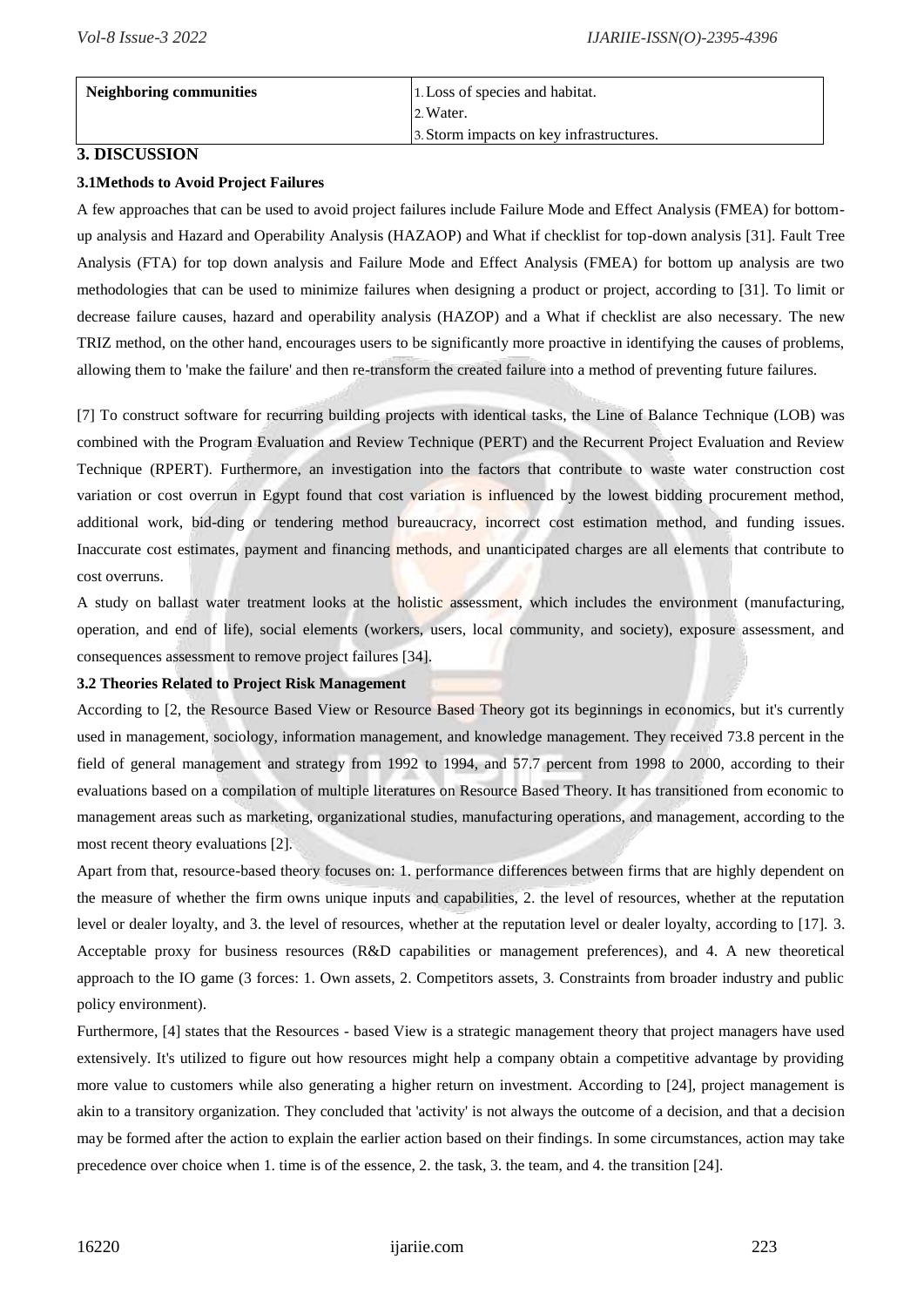[32] Investigated how to use integrated reliability theory to Logistics Park building project risk control in order to avoid risk and maximize project dependability while spending the least amount of money possible. Function orientation, location, and investment decision are the elements identified at the choice stage. Land acquisition, survey and design, tendering and bidding, as well as funding and preparation, are all important risk factors in the construction process. The factors highlighted during the construction phase are construction, facility installation and commissioning, contract management, equipment and material management, security management, and supervision.

The third phase, which is the handout and operation, included acceptance and handover, merchant and operation management.

Both of these concepts have a lot of potential in project risk management.

#### **4. IMPLICATIONS**

#### **4.1 Industry**

Controllable vs. non-controllable risk, or hard risk vs. soft risk, are two types of risk identified by the oil and gas industry. To minimize as many risks as feasible, potential mitigation methods could be started by clustering particular hazards or difficulties.

#### **4.2 Future Research**

More extensive theories, models, and management procedures should be used or approved because of the complicated hazards factor and business nature of oil and gas research. As a result, more contributions to the industry in terms of increasing efficiency, enhancing quality, and reducing cost and time could be made.

#### **5. CONCLUSION**

As a result, this analysis covers risk considerations for Oil and Gas projects. Project risk management has yet to be thoroughly explored, and little study has been conducted in the Oil and Gas Sector; as a result, this analysis includes risk concerns for Oil and Gas projects.

Furthermore, project risk management allows for the identification, assessment, and prioritization of risks through resource coordination and economic application in limiting, monitoring, and managing the likely effects of unfavorable events, resulting in project success.

#### **ACKNOWLEDGEMENT**

This work is financially supported by Engr. Nnadikwe Johnson, trust under Ikputu Woyengikuro. We are grateful for this assistance. The technical and administrative backup given by the Society of Petroleum Engineers (SPE), Nigeria Gas Association (NGA), and Department of Petroleum and Gas Engineering, Imo State University, Owerri, is highly valuable and appreciated.

#### **REFERENCES**

- [1] S.B. Abd-Karim,D.J. Lowe, H. Abdul-Rahman, C. Wang, I. A. Yahya, and G.Q. Shen, "Integrating Risk and Value Management using IRVM Workshops: Case Studies inInfrastructure Projects in UK," *Scientific Research and Essays*, vol. 6, no. 12, pp. 2470-2479, 2011.
- [2] F.J. Acedo, C. Barroso, andJ.L. Galan, "The Resource-based Theory: Dissemination and Main Trends," *Strategic Management Journal*, vol. 27, pp. 621-636, 2006.
- [3] "Addressing adaptation in the oil and gas industry,"*Climate Change 2013*, IPIECA, www.ipieca.org,2013.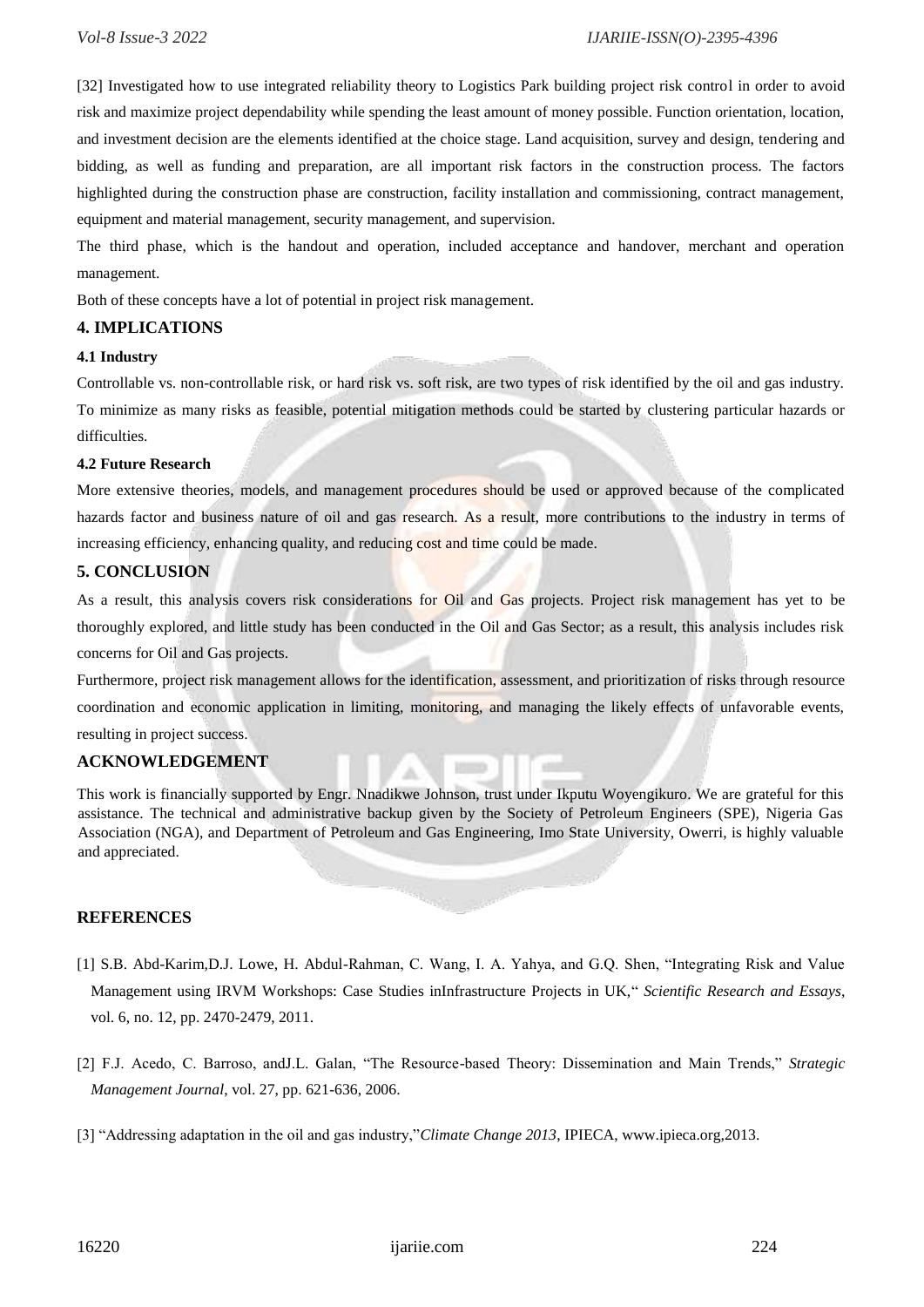- [4] K. Almarri, and P. Gardner, "Application of Resource-Based Views to Project Management Research: Supporters and Opponents," 27thIPMA World Congress, *Procedia-Social and Behavioral Sciences*, vol. 119, pp. 437-445, 2014,
- [5] R. Atkinson,"Project Management: Cost, Time and Quality, Two Best Guesses and a Phenomenon, It's Time to Accept Other Success Criteria,"*International Journal of Project Management*, vol. 17, no. 6,

pp.337-342, 1999.

- [6] R.F. Aziza, "Ranking of Delay Factors in Construction Projects after Egyptian Revolution," *Alexandria Engineering Journal*, vol. 52, pp. 387-406, 2013,http: //dx.doi.org/10.1016/j.aej.2013.03.002.
- [7] R.F. Azizb, "RPERT: Repetitive-Projects Evaluationand Review Technique,"*Alexandria Engineering Journal*, vol. 53, pp. 81-93, 2013,http: //dx.doi.org/10.1016/j.aej.2013.03.003.
- [8] R.F. Azizc, "Factors Causing Cost Variation for Constructing Wastewater Projects in Egypt," *Alexandria Engineering Journal*, vol. 52, pp. 51-66, 2013, (http://dx.doi.org/10.1016/j.aej.2012.11.004).
- [9] D. Baccarini, "Understanding project cost contingency: A survey in Sidwell," A.C. (ed), *Proceedings of the Queensland University of Tech-nology Research Week 2005*, 4-5 Jul 2005. Brisbane, Qld: Queensland University of Technology, 2005.
- [10] A. B. Badiru, and S. O. Osisanya, *Project Management for the Oil and Gas Industry: A World System Approach*, CRC Press, Taylor & Francis Group, New York, 2013.
- [11] J. Batselier, and M. Vanhoucke, "Construction and Evaluation Framework for a Real-Life Project Database," *International Journal of Project Management*, vol. 33, no. 3, pp. 697-710, 2014, (http://dx.doi.org/10.1016/j.ijproman.2014.09.004).
- [12] B. T. Barkley, *Project Risk Management*, McGraw-Hill, New York, 2004.
- [13] J.F.F. Barata, O.L.G. Quelhas, H.G. Costa, R.H. Gutierrez, V.J. Lamiera, and M.J. Meirino, "Multi-Criteria Indicator for Sustainabil-ity Rating in Suppliers of the Oil and Gas Industries in Brazil," *Sus-tainability*, vol. 6, pp. 1107-1128, 2014, doi:10.3390/su6031107.
- [14] B. Boehm, and V.-Basili, "Software Defect Reduction Top 10 List," *Journal Computer*, January, vol. 34, issue 1, pp. 135-137, 2001.
- [15] J.C. Clarke, and S. Varma, *Strategic Risk Management: the New Compet-itive Edge,* Long Range Planning, vol. 32, no. 4, pp. 414-424, 1999.
- [16] D.I. Cleland, and W.R.King, "Factors Affecting Project Success," in B.N. Baker, D.C. Murphy, and D. Fisher, (Eds), *Project Management Handbook,*2ndedition, John Wiley & Sons, 1997.
- [17] K. R. Conner, "A Historical Comparison of Resource-Based Theory and Five Schools of Thought Within Industrial Organization Eco-nomics: Do We Have a New Theory of the Firm*?," Journal of Man-agement*, vol. 17, no. 1, pp. 121- 154, 1991.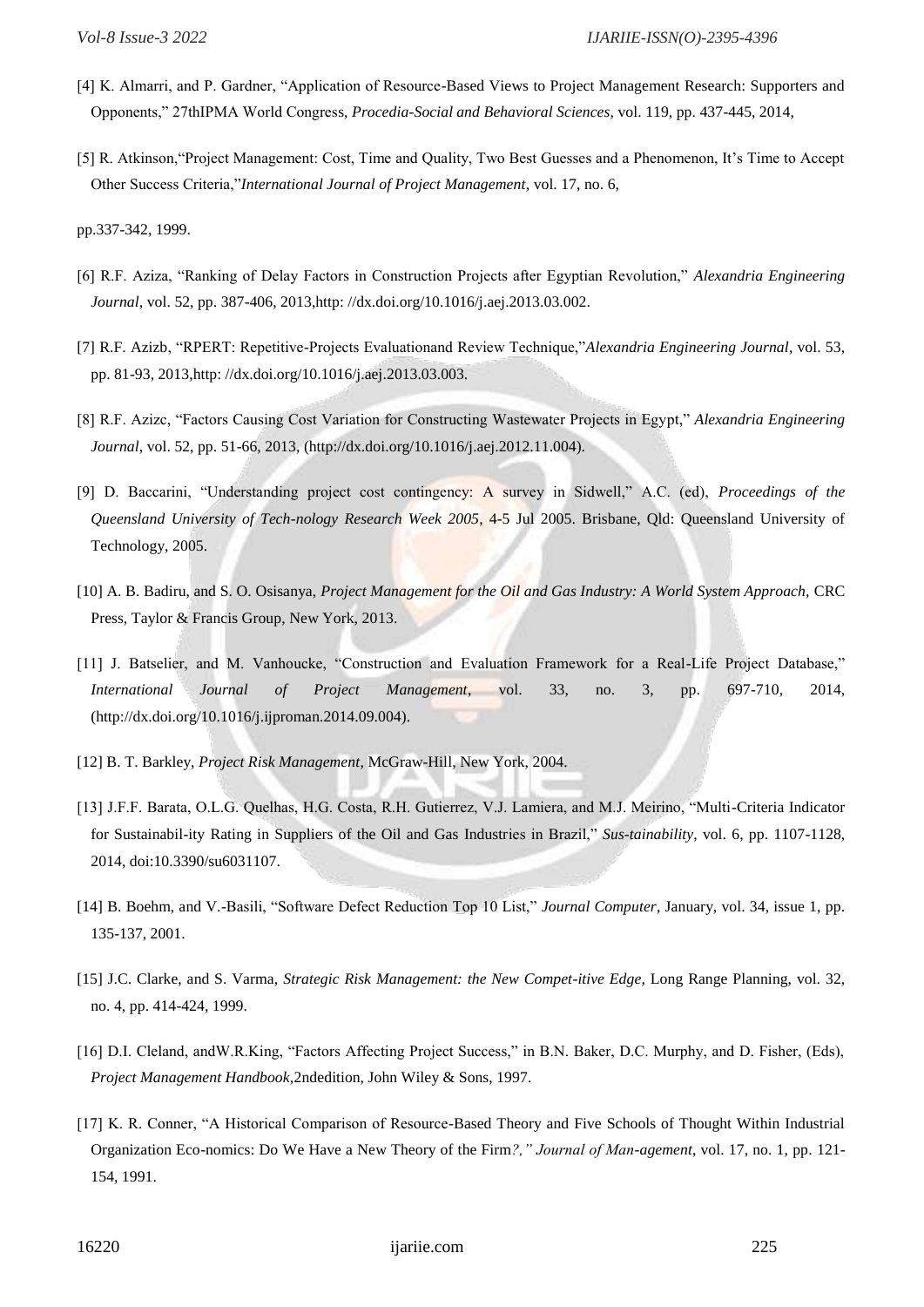- [18] L. Crawford,and J. Pollack,""Hard" and "soft" Project: A Frame-work for Analysis," *International Journal of Project Management*, vol. 22, pp.645-653, 2004.
- [19] B. G. Elliot, "Project Historical Databases for the Canadian Oil-sands." *AACE International Transactions*, EST.02, pp. 1-5, 2005.
- [20] J. Frame,*The New Project Management*, 2ndedition, Jossey Bass, San Francisco, 2002.
- [21] D. D. Fiberesima, and N. S. A. Rani, "An Evaluation of Critical Suc-cess Factors in Oil and Gas Project Portfolio in Nigeria," *African Journal of Business Management*, vol. 5, no. 6, pp. 2378 – 2385, 2011.
- [22] A. Jaafari,"Managementof Risks, Uncertainties and Opportunities on Projects: Time for a Fundamental Shift,"*International Journal of Project Management*, vol. 19, pp. 89-101,2001.
- [23] H. Kerzner, *Project Management Best Practices: Achieving Global Excel-lence*, John Wiley & Sons, Inc., Canada, 2006.
- [24] R. A. Lundin,and A. Soderhom, "A Theory of the Temporary Organ-ization, *Scand. J. Mgmt*, vol. 11, no. 4, pp. 437=455, 1995.
- [25] R. Magnaye, B. Sauser, P. Patanakul, D. Nowicki, and W. Randall, "Earned Readiness Management for Scheduling, Monitoring, and Evaluating the Development of Complex Product Systems,"*Interna-tional Journal of Project Management*, vol. 33, no. 7, pp. 1246-1259, 2014.
- [26] H. S. A. Nawi,A. A.Rahman andO.Ibrahim, "Government ICT Project Failure Factors: Project Stakeholders' Views*," Journal of Research and Innovation in Information System*, vol. 2, pp. 69-77, ISSN:2289-1359, 2012.
- [27] B. McTague, and G. Jergeas, "Productivity Improvement on Alberta Major Construction Projects," *Calgary, Alberta Economic Development*, 2002.
- [28] M.T. Pich, C.H. Loch, and A.D. Meyer, "On Uncertainty, Ambiguity, and Complexity in Project Management," *Management Science*, vol. 48, no. 8, pp. 1008-1023, 2002.
- [29] J.T. Ptaff, C. Dienst, J. Konig, and W. Ortiz, "A Cross Sectional Re-view: Impacts and Sustainability of Small-scale Renewable Energy Projects in Developing Countries, *"Renewableand Sustainable Energy Reviews*, vol. 40, pp. 1-10, 2014,http://dx.doi.org/10.1016/j.rser.2014.07.16.
- [30] R.M. Razalli, "The Malaysian Oil and Gas Industry: An Overview," *Jurutera*, no. 1, pp. 8-12, January, 2005, ISSN:0126-9909.
- [31] D. Regazzoni,and D. Russo, "TRIZ Tools to Enhance Risk Manage-ment," *Procedia Engineering*, vol. 9, pp. 40-51, 2011, doi:10.1016/j.proeng.2011.03.099.
- [32] Y. Wang,"Research on Risk Control of Logistics Park Construction Project Based on Reliability Theory."13th COTA International Con-ference of Transportation Professionals (CICTP 2013), *Procedia-Social and Behavioral Sciences*,vol.96,pp.2194-2200, 2013.